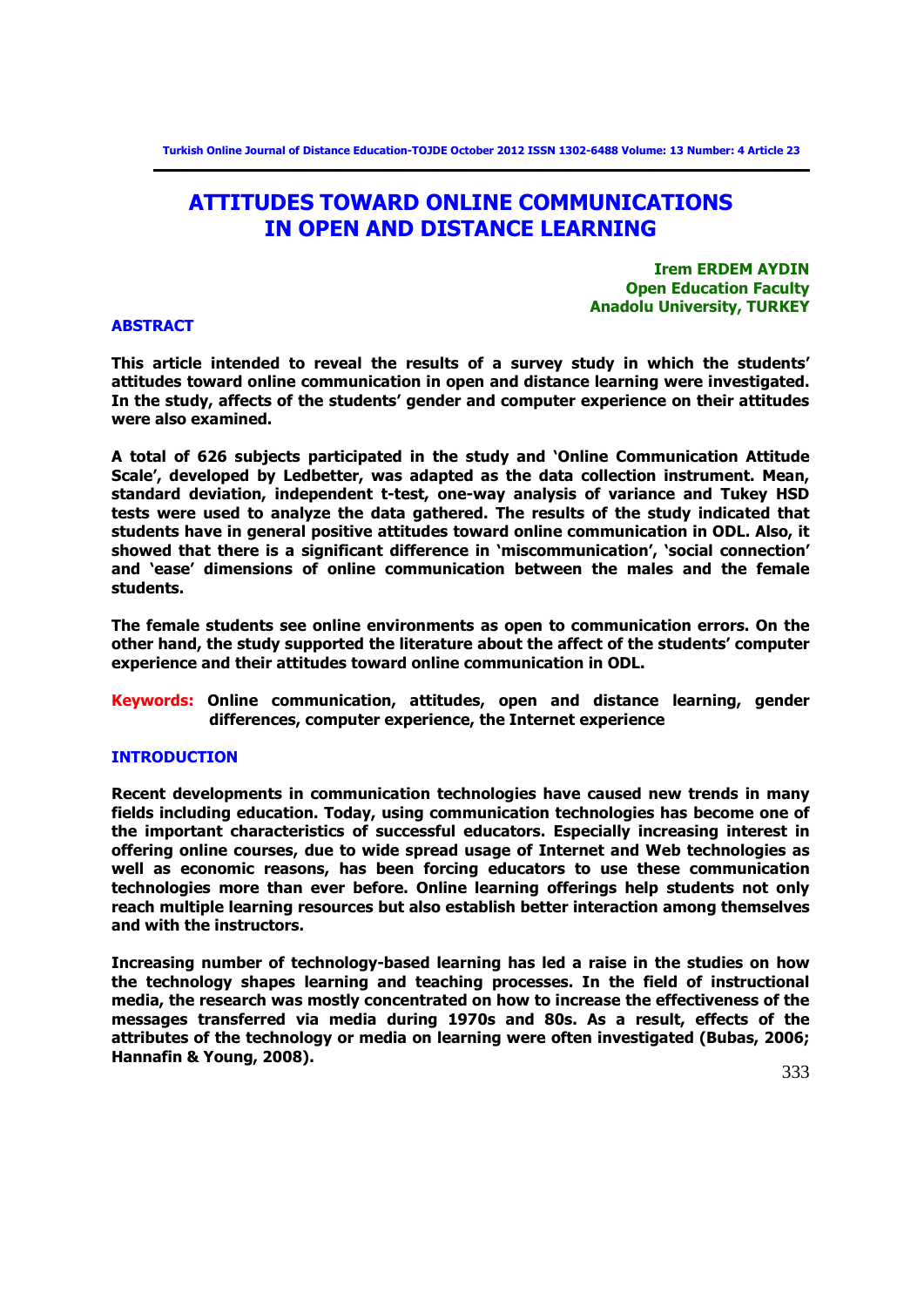**These studies examined how the various attributes of different media used in learningteaching processes influence the students' interaction styles, their attitudes and behaviors. Social presence and media richness are the most used conceptual frameworks used in these studies.**

**After the 1990s, studies on cognitive and affective characteristics of the individuals that influence their media selection were also conducted as well as technology-oriented studies. Additionally, studies focusing on affects of the individual characteristics on use of media, learning-teaching processes and how these characteristics shape communication behaviors of the students were observed. Various studies have revealed that communication behavior, motives, their self-confidence and self-efficacy levels, learning styles, learning preferences, and motivation levels of the students have significant effects on learning (Meyer, 2002; Fulford and Zhang, 1993; Spitzberg, 2006). In addition, it became evident that students' attitude toward the use of technology is an important determiner in the effective and efficient use of technology (Harrison et al, 2002; Köse & Gezer, 2006). Watson (2007) mentioned that in online learning environments, students' perceptions and attitudes toward computers are important determiners of how effectively they can use these environments. Attitude is a cognitive, affective and behavioral reaction the individual organizes toward himself/herself or any object, subject or fact around him/her based on information, feelings and motivation (İnceoğlu 2004; Silah, 2005). According to Tezbaşaran (1997), attitude is a learned tendency to react positively or negatively to a particular object, situation, institution or other people. At this point, attitudes can be considered as powers that direct and shape individuals' behaviors. For this reason, it will be useful to have some knowledge about students' attitudes toward computers in order to better understand their communication behaviors in online environments.** 

**In the literature, there are numerous studies in which students' attitudes towards online communication were investigated (Aşkar et al, 1992; Selwyn, 1999; Young, 2000; Yuen & Ma, 2001; Altun et al, 2004; Saparniene et al, 2005; Çelik & Ceylan, 2009; Tezci, 2010; Taghavi, 2006; Loyd and Gressard, 1984; Roussos, 2007; Smith et al, 2000). In the majority of these studies, it was revealed that attitudes are important determiners in online communication and that they affect students' behaviors about the use of computers. Studies clearly indicated that students' attitudes toward and proficiency in the use of technology are significant factors in the effective integration of technology into learning-teaching process (Kyriakidou et al, 2000). Likewise, Lee (1997) mentioned those students' feelings about the use of computers, as communication tools are significant determiners of their success in the effective use of the technology.**

**Students' positive attitudes toward online communication will positively influence their motivation to use technology and their performance (Kennewell & Morgan, 2003; Easton & Damodaran, 1981; Omar, 1992, Fahy & Ally, 2005; Bates & Khasawneh, 2007; Offir et al, 2007).** 

**According to Shneiderman (1980), positive attitudes speed up the learning process and enhance student's motivation, especially in the learning-teaching process in which computer technology is involved. On the contrary, the existence of negative attitudes causes the student to refuse to use the computer as a communication and learning tool. Taghavi (2006) investigated whether age and classroom level have an effect on the attitudes toward computer or not and found that only classroom level is influential on attitudes.**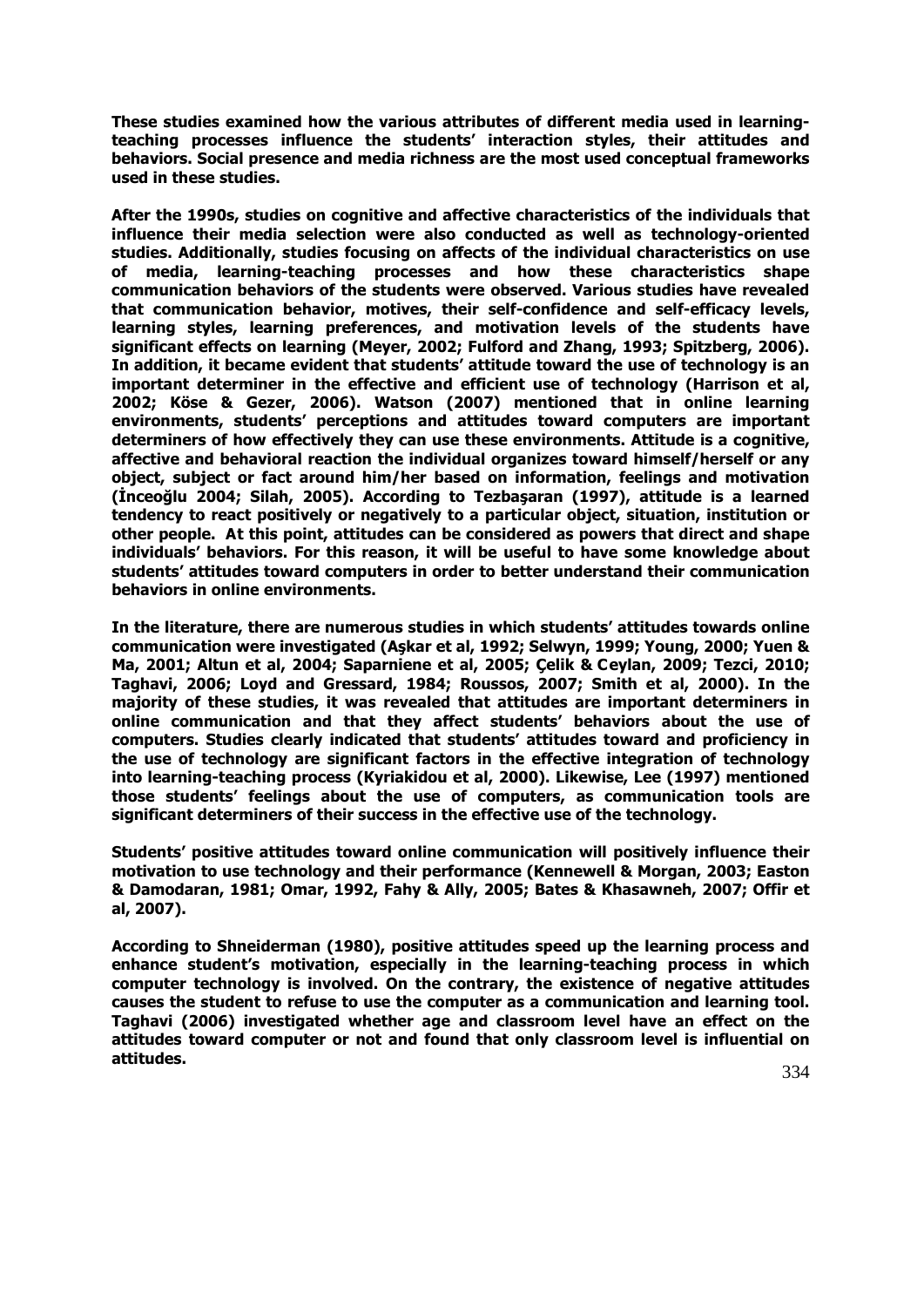**In another study, he intended to find out the influence of owning a computer on students' attitudes and found that those students who have computers in their homes have more positive attitudes compared to the others.** 

**The Internet offers tremendous opportunities to the open and distance learning institutions and as a result this institution provides a lot of means for their students to interact with other students and the instructors. In that respect, it is important for students to adopt the technology, to catch up with it and to display positive attitudes toward it so that they can make use of the ever-changing technology. On the other hand, as uncovered in some studies, the students are abstaining and unwilling to communicate online. In order to make the best of the facilities the learning environment offers, it is vital to elaborately evaluate the students' attitudes leading them to limited communication. In this study, the students' attitudes toward online communications in open and distance learning environments are investigated.** 

**Studies (Scott & Rockwell, 1997; Brown et al, 2002; Schliesman and Ayres, 1999; Bubas, 2007; Watson, 2007; McCarson, 2006) revealed that existence of the technology itself is not enough for an effective online communication, and the characteristics of individuals involved in the communication process are also influential on this process. Participants' apprehension levels and competencies in communication in online environments are influential on the effective running of the communication process. For this reason, it is vital to examine individuals' characteristics related to communicating via computers. When the studies on online communication are examined, it is seen that there are too few studies investigating the relationship between the environment and the user. Individuals' characteristics are not only determinants in online communication, but they also affect the type of communication and the quality of the messages transmitted. For this reason, in this study, students' attitudes toward online communication were examined as a factor shaping the communication process. Students' attitudes were discussed within the context of their gender and their experiences related to the use of the environment.** 

# **PURPOSE AND RESEARCH QUESTIONS**

**The purpose of this study is to examine the students' attitudes toward online communication in open and distance learning environments. Additionally, the relationship between the students' attitudes and their gender, and experiences in using computers and the Internet were also investigated. Therefore, the study intended to answer the following research questions:**

- **What kinds of attitudes do the university freshmen students' posses toward online communication in open and distance learning?**
- **Is there a difference in the students' attitudes according to their gender?**
- **Is there a difference in the students' attitudes according to their computer experience?**

## **METHODOLOGY**

335 **In this survey study, quantitative methodology was employed to be able to describe the phenomenon investigated. Descriptive studies intend to determine any state and to describe the particular characteristics of a group (Büyüköztürk et al, 2009). Mostly these studies try to answer the current status and are conducted with either whole population or a large number of samples.**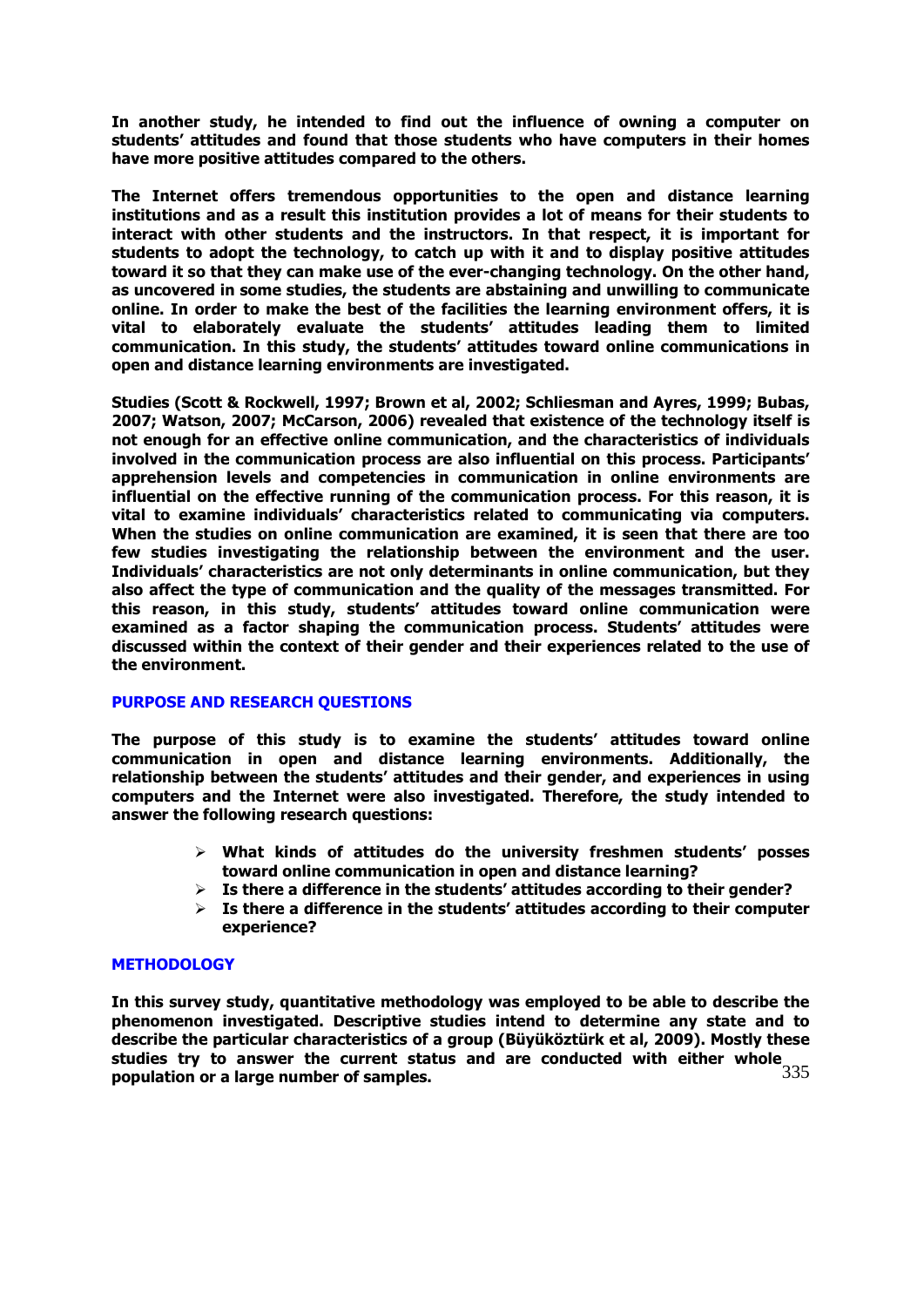#### **Participants**

**This study was conducted with voluntarily participation of 626 students who are studying in English language preparation classes of the Osmangazi University, Eskisehir. Among these participants 259 were females and 362 were males. In order to determine the sampling a non-probability sampling method, convenient sampling was chosen. The students were asked to take a part in the study in May 2012 with answering the questions in the questionnaire. The paper-pencil type survey instrument was handed over to 1000 students and 626 voluntarily returned (62 percent return rate).** 

#### **Instrumentation**

**In this study, a questionnaire composed of two parts was used. In the first part of the questionnaire, 'Online Communication Attitude Scale' developed by Andrew M. Ledbetter (2009) was used. The scale aims to measure individuals' cognitive and affective attitudes toward online communication. The scale, which is a 7 point Likert scale consisting of five dimensions, includes 31 items in total.** 

**The first dimension of the scale is self-disclosure (α=.90), which is explained as an individual's expressing himself/herself to another one during the communication process (Joinson & Paine, 2007). This is an individual's sharing his/her personal information such as his/her thoughts, feelings and experiences. Some people can share these more comfortably in online environments while some other not. At this point, individual's skill to use computers, his/her efficiency in communication and his/her tendency to use technology are important determiners. Online environments can be much more motivating especially for those who have difficulty in communicating with others in social environments (Caplan, 2002). The act of expressing oneself is influenced by some factors such as gender and the subject to be explained. Studies on gender mainstreaming and self-disclosure indicate that women tend to give more information about them than men do (Darlega et al, 1993). The scale includes 7 items related to this dimension.**

**The second dimension of the scale is apprehension (α=.87), which is defined as an individual's level of fear or anxiety associated with either real or anticipated communication with another person or persons (Brown et al, 2002). High levels of communication apprehension negatively affect students' attitudes toward the use of new communication technologies (Scott & Timmerman, 2005; Wrench & Carter, 2007).** 

**The students' communication apprehension is an important factor on the students' communication behaviors about participating in Internet-based discussion environments (Burnett, 1984). Burnett found out that students with high levels of communication apprehension do not share their ideas with others, do not ask questions and do not participate group discussions in Internet-based discussion environments. For this reason, it is highly important to identify students' anxieties so as to better evaluate the opportunities online environments offer. In the scale, there are 8 items related to the apprehension dimension. The third dimension in the scale is miscommunication (α=.86), which is about expressing oneself properly in online environments.** 

**This dimension can be considered as more related to individuals' competency to communicate in online environments. Miscommunication is a strong determinant about the frequency of the use of online communication. Besides, students' negative attitudes toward online communication increase miscommunication in the environment (Ledbeter, 2009). The part of the scale concerning this dimension consists of 5 items.**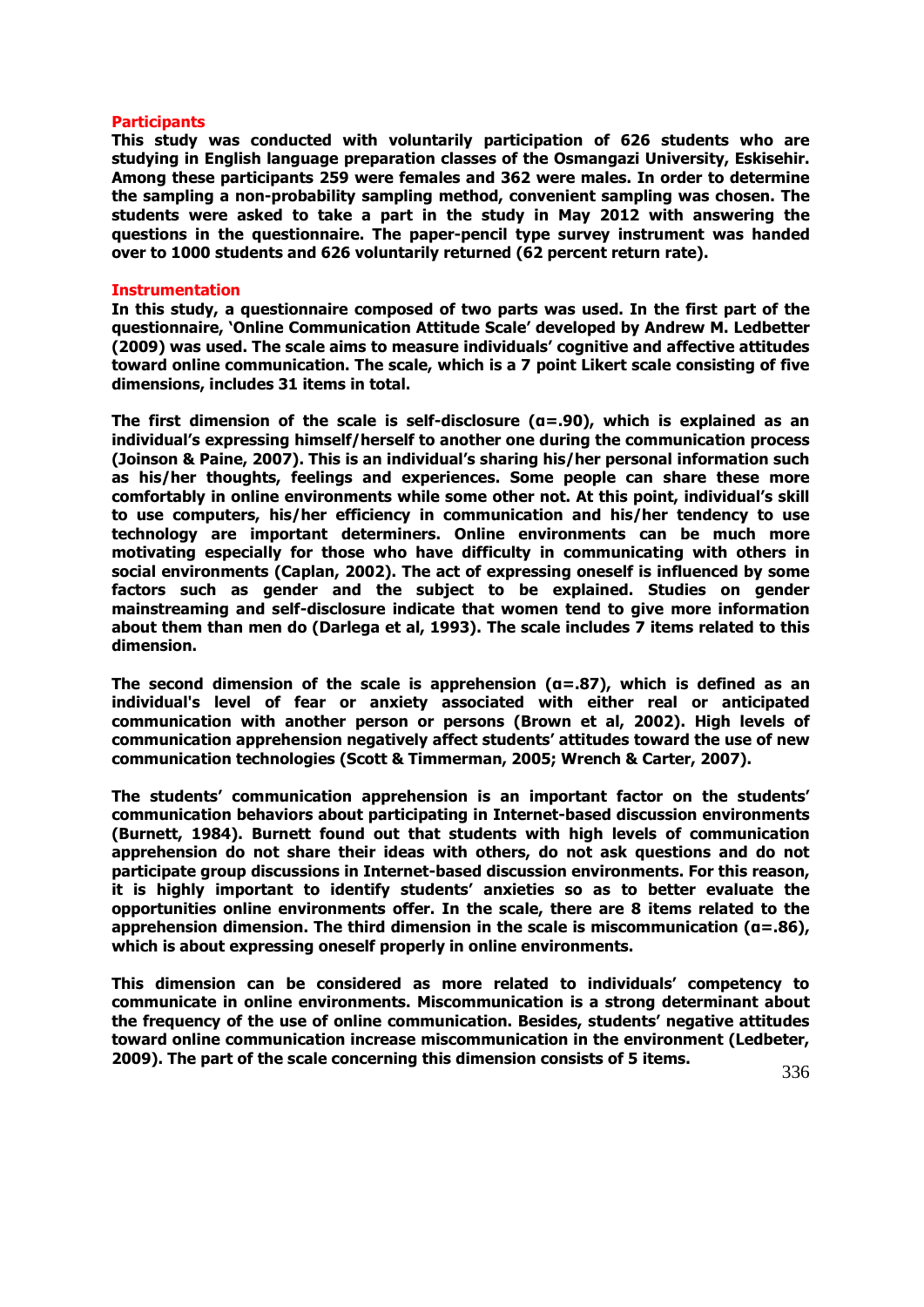**The fourth dimension of the scale is social connection (α.84), an individual's belief in the facilitating effect of communication in social networking. In this sense, students' efficiency in using online communication tools and their positive attitudes are quite important. There are 6 items related to this dimension. The last dimension of the scale, ease (α=.83), is about students' evaluating online communication as an environment facilitating especially their social lives. This dimension is related to the willingness to communicate in online environments and enjoying it. Individuals' evaluating the environment from these aspects is also associated with their attitudes toward the environment, and the scale includes 5 items about this dimension. In the second part of the scale, there are questions regarding the students' demographics and their experiences of the use of the Internet. Students were asked to choose the option which best describes their levels of experience as beginner, bad, average, good or very good.** 

#### **Data Analysis**

**SPSS 16.0 statistical packages was used in the analysis of the data. In the analysis of the data aiming to identify attitudes, descriptive statistical technique was used while frequency, percentage and standard deviation were used in the interpretation of the results gathered. A significant difference of .005 was tried to be found in the variables of gender and the experience of using computers on students' online communication attitudes and group t-test and one-way variance (ANOVA) analysis were used. Also, for the factors in which variance was found, Tukey HSD tests were applied in order to find the source of the difference.** 

## **RESULTS**

**Reporting of the findings is divided into three sections according to the research questions.**

#### **The Students' Attitudes toward Online Communication**

**The participants' average attitude points for online communication can be seen in Table 1. Overall, the table indicates that students' attitudes toward communication in online environments are positive. According to the results, the students gave the highest points for the scale's 'ease' dimension. These results reveal that the students in general perceive online communication as a factor that facilitates their lives. When the results are evaluated one by one in terms of scale items, it is found that the item 'When I fail to connect to the Internet, this totally changes my social life' in the 'ease' dimension got the highest average point. This also helps us to come to the conclusion that the students view online communication as a part of their social lives. In the studies conducted, asynchronous communication environments are found to be at least as effective as faceto-face communication environments and they are viewed as environments that enhance active student participation and help social relationships among participants to improve (Jonassen & Kwon, 2001; Lui, 2002).** 

| <b>Dimensions</b>        | N   | Min. | Max.  | χ      | Sd.     |
|--------------------------|-----|------|-------|--------|---------|
| <b>Apprehension</b>      | 626 | 1,00 | 7,00  | 3,2136 | 1,13530 |
| <b>Self-Disclosure</b>   | 626 | 1,00 | 11,33 | 4,1364 | 1,46410 |
| <b>Social Connection</b> | 626 | 2,17 | 7,00  | 4,2579 | 0,95194 |
| <b>Miscommunication</b>  | 626 | 1,00 | 7,00  | 4,5439 | 1,20022 |
| <b>Easy</b>              | 626 | 1,00 | 7,00  | 4,9459 | 1,15011 |

**Table: 1 The students' attitudes toward online communication**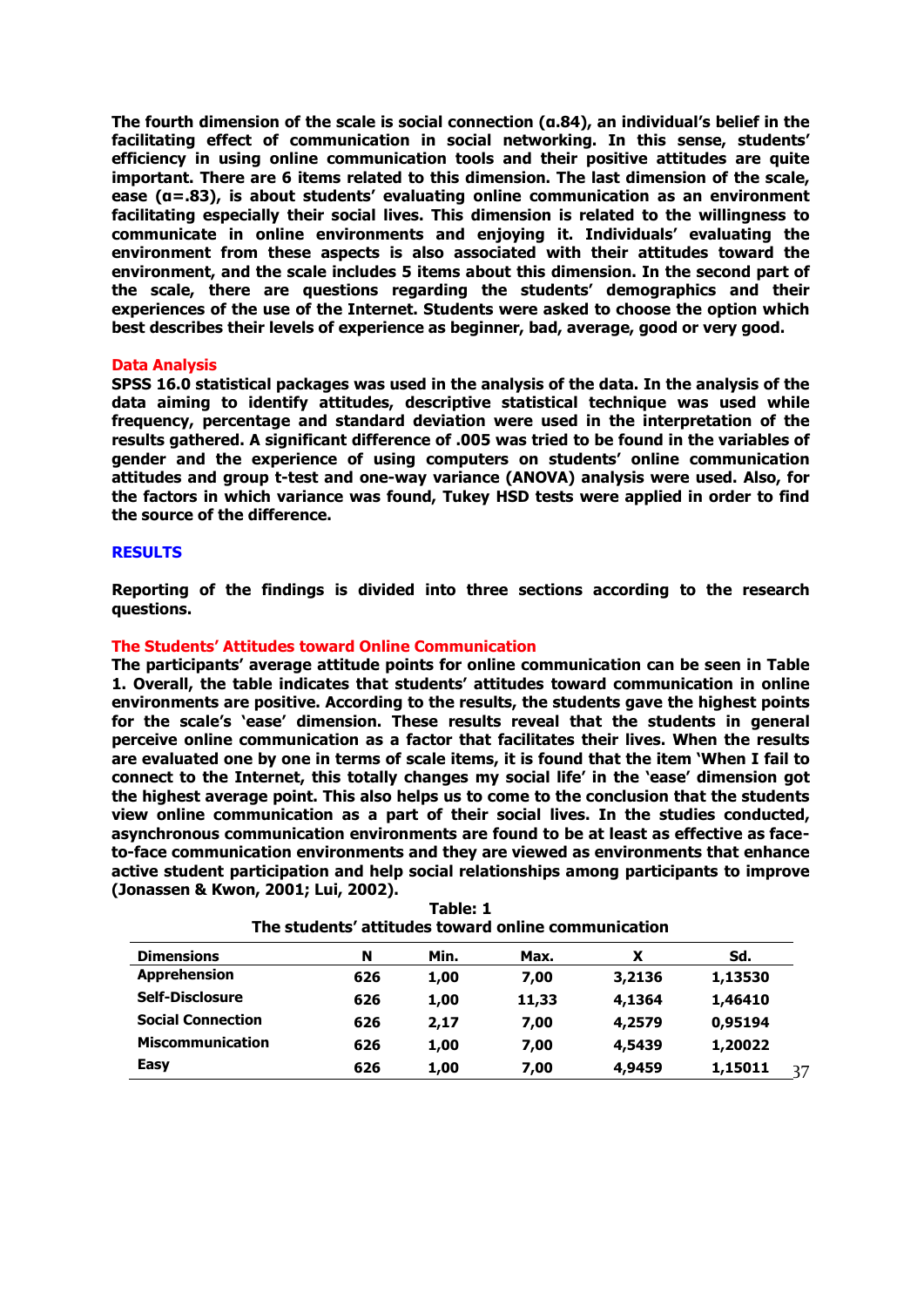**It can be seen in Table: 1 that the students assessed the 'apprehension' dimension with the lowest average point. When we evaluate the results one by one in terms of item average points, we can also find that the item with the lowest point (I feel nervous and tense while communicating in an online environment) is in the 'apprehension' dimension. This finding indicates that the students do not have apprehension about communication via computers. This can also be evaluated as an indicator of the students' positive attitudes toward online communication.** 

#### **Gender and Attitudes Toward Online Communication**

**Independent t-test was used in order to find out whether students' average points for their attitudes toward online communication differ or not (Table 2). As can be seen in the table, there is a significant difference of .005 related to the third, fourth and fifth dimensions of the scale. If we evaluate them one by one, the average points of females (X=4.66) are higher than those of males (X=4.46) in 'miscommunication' dimension. At this point, it can be said that women think communication errors resulting from misunderstandings may occur more in online environments.** 

**Likewise, Liu (2002) mentioned that individuals may make incorrect judgments about each other due to lack of non-verbal communication clues; because Liu thinks non-verbal clues not only arrange nonverbal communication but they also provide important information about the individuals that communicate. Female students' evaluating online environments as areas open to communication errors may be directly related to their apprehension levels about online communication. When Table 2 is analyzed, it can be found that although there were no significant differences, average apprehension levels of female students are higher than those of males.** 

| <b>Dimensions</b>        | Gender | N   | x      | Sd.   |       | D     |
|--------------------------|--------|-----|--------|-------|-------|-------|
| <b>Apprehension</b>      | F      | 259 | 3.8321 | 1.488 | 3.197 | .074  |
|                          | м      | 362 | 4.3547 | 1.411 |       |       |
| <b>Self-Disclosure</b>   | F      | 259 | 3.2266 | 1.151 | .062  | .804  |
|                          | м      | 362 | 3.1989 | 1.130 |       |       |
| <b>Social Connection</b> | F      | 259 | 4.6625 | 1.271 | 5.333 | .021* |
|                          | м      | 362 | 4.4671 | 1.144 |       |       |
| <b>Miscommunication</b>  | F      | 259 | 4.2837 | 1.049 | 8.469 | .004* |
|                          | м      | 362 | 4.2399 | 0.881 |       |       |
| <b>Easy</b>              | F      | 259 | 4.9639 | 1.257 | 5.732 | .017* |
|                          | M      | 362 | 4.9384 | 1.069 |       |       |

**Table: 2 The students' attitudes and their gender (t-Test Scores)**

**This result might be because of the fact that female students are more apprehensive about communication in this environment than male students are.** 

**The literature provides mixed results regarding the gender and the attitudes toward online communication: in some studies male students' attitudes toward computers are higher than females' while in some others no significant differences found (Gerçek et al, 2006; Aşkar et al, 1992 Üzel & Özdemir, 2008).** 

**In these studies, the male students were found to be more successful than females in terms of both competence and skills. Likewise, male students were found to be academically more successful than females in online learning environments.**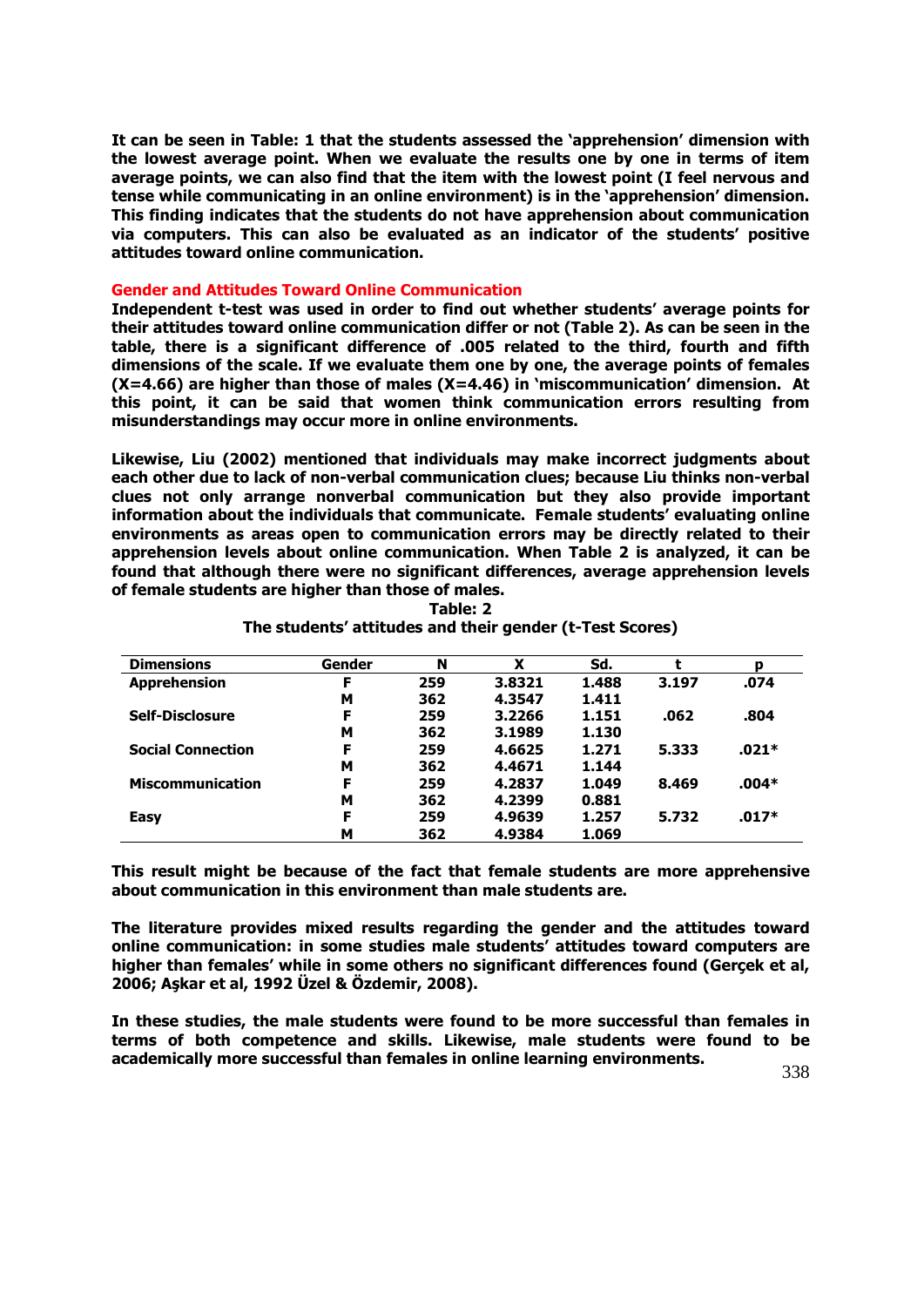**Besides, the studies uncovered that male students have more positive attitudes than females toward both sparing time to using computers and being interested in tasks involving the use of computers (Schaumburg, 2001; Bebetos & Antoniou, 2008; Altun et al, 2007; Üzel & Özdemir, 2008; Fančovičová & Prokop, 2008; Kubiatko & Halakova, 2009; Köse & Gezer, 2006; Teo, 2008; Tezci, 2010 Altun et al, 2007). Similarly, while the average points are similar in the social connection dimension, the female students' average points (X=4.28) are higher than the males' (X=4.23). Online communication is more indispensible for the females than the male students. Finally, when genders are compared in the 'ease' dimension, it stands out that the female students' average points (X=4.96) are higher than the males' (X=4.93). The female students have a bit more positive attitudes toward online communication's facilitating their lives.** 

## **Computer Experience and Attitudes toward Online Communication**

**Studies about online communication in the literature (e.g., Loyd & Gressard, 1986; Busch, 1995) have shown that computer and Internet experience of the students is an important variable affecting their attitudes. In one of his studies, Levine (1997) stated that students' previous experiences of using computers are quite influential on their attitudes toward online communication.** 

**The results of the current study also support the literature. According to the results of ANOVA analysis, there is a significant difference of .005 between students' experiences and 'self-disclosure', 'apprehension', 'social connection' and 'ease' dimensions of the scale.** 

**Also, the results of Tukey HSD test, which was used to find out between which groups the significant difference is, have revealed that this significant difference was between the groups labeling themselves as 'beginner' and 'very good' in terms of their experiences of using the Internet.** 

**Based on this finding, it can be put forward that the more experience of using computers the students have, the more positive attitudes they develop toward expressing themselves in online environments and viewing online communication as a part of their social lives. In addition to these, confidence, comfort and experience in using computers as communication tools are among the major factors affecting individuals' attitudes positively (Beckers & Schmidt, 2001; Chua et al, 1999).**

**Likewise, based-on these findings it may be true to claim that more interaction in online learning environments will help the students develop less online communication apprehension. The literature also suggests similar results regarding computer apprehension and computer experience: the more computer experience the less computer apprehension (Liu & Reed, 1992).** 

**Studies show that there is a negative relationship between the computer experience and the apprehension experienced about communicating in an online environment and that as the experience increases, apprehension level decreases.** 

**Similarly, the meta-analyses about the relationship between computer apprehension and attitudes toward computers state that the level of computer experience is a very important determinant (Brown et al, 2002; Necessary & Parish, 1996; Marcoulides, 1980).**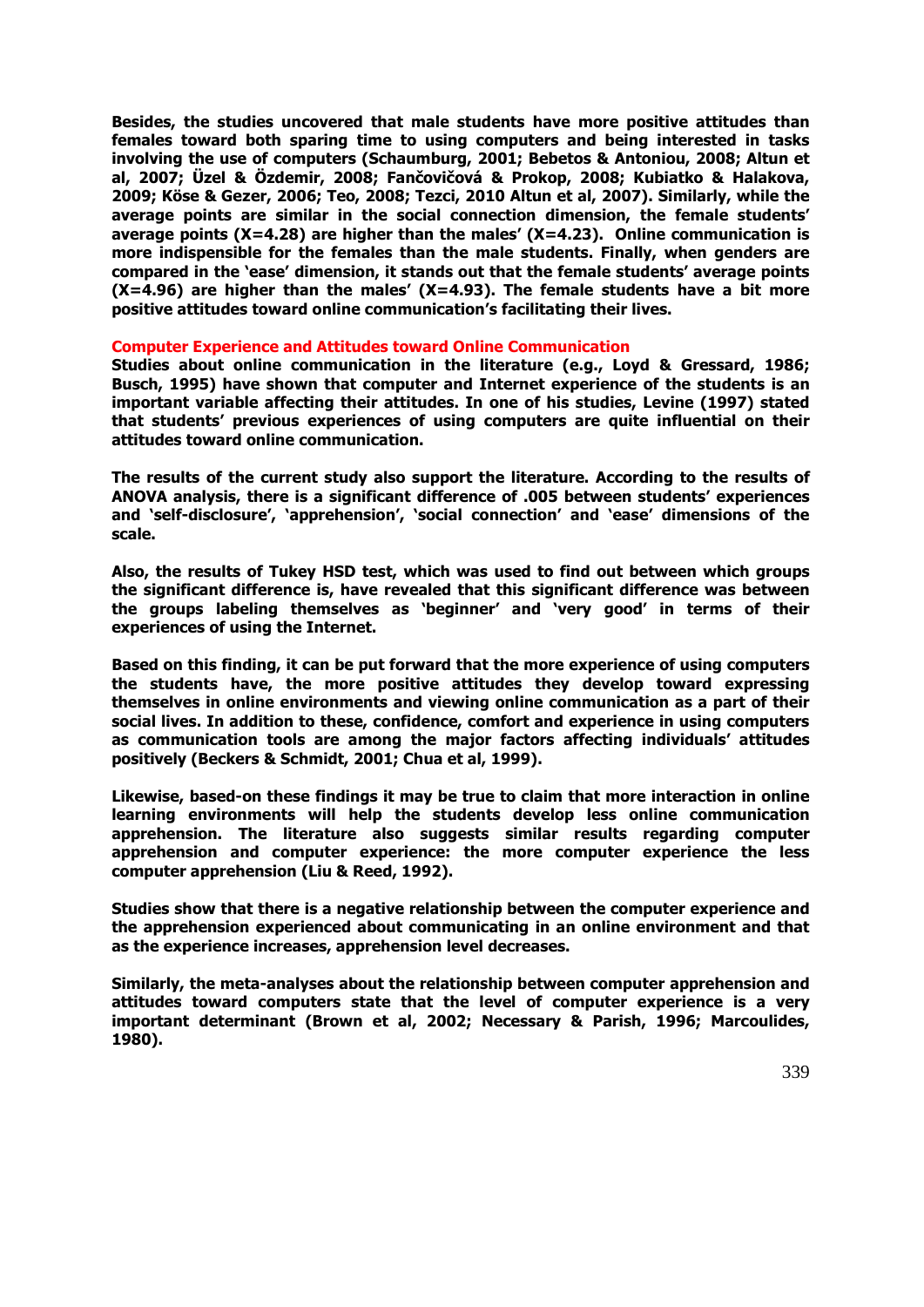| <b>Dimensions</b>           | Sum of<br><b>Squares</b> | <b>Median of</b><br><b>Squares</b> | <b>Experienc</b><br>e Level | N   | $\boldsymbol{\mathsf{x}}$ | Sd    | t     | p    |
|-----------------------------|--------------------------|------------------------------------|-----------------------------|-----|---------------------------|-------|-------|------|
| <b>Self-Disclosure</b>      |                          |                                    | <b>Beginner</b>             | 6   | 3.119                     | 1.619 | 7.337 | .000 |
| <b>Between groups</b>       | 60.4                     | 15.1                               | <b>Bad</b>                  | 18  | 3.341                     | 1.276 |       |      |
| <b>Within group</b>         | 1273.4                   | 2.1                                | <b>Average</b>              | 179 | 3.863                     | 1.501 |       |      |
| <b>Total</b>                | 1333.9                   |                                    | Good                        | 258 | 4.144                     | 1.400 |       |      |
|                             |                          |                                    | <b>Very Good</b>            | 163 | 4.563                     | 1.425 |       |      |
| <b>Apprehension</b>         |                          |                                    | <b>Beginner</b>             | 6   | 4.145                     | .7961 | 9.312 | .000 |
| <b>Between groups</b>       | 45.6                     | 11.4                               | <b>Bad</b>                  | 18  | 4.372                     | 1.367 |       |      |
| <b>Within group</b>         | 758.0                    | 1.2                                | <b>Average</b>              | 179 | 3.387                     | 1.118 |       |      |
| <b>Total</b>                | 803.7                    |                                    | Good                        | 258 | 3.135                     | 1.027 |       |      |
|                             |                          |                                    | <b>Very Good</b>            | 163 | 2.974                     | 1.192 |       |      |
| <b>Miscommunicati</b>       |                          |                                    | <b>Beginner</b>             | 6   | 4.666                     | 1.211 | .799  | .526 |
| <b>Between</b><br><b>on</b> | 4.6                      | 1.1                                | <b>Bad</b>                  | 18  | 4.770                     | 1.250 |       |      |
| groups                      | 892.8                    | 1.4                                | <b>Average</b>              | 179 | 4.419                     | 1.203 |       |      |
| <b>Within group</b>         | 897.5                    |                                    | Good                        | 258 | 4.594                     | 1.180 |       |      |
| <b>Total</b>                |                          |                                    | <b>Very Good</b>            | 163 | 4.575                     | 1.227 |       |      |
| <b>Social</b>               |                          |                                    | <b>Beginner</b>             | 6   | 3.672                     | .5638 | 5.089 | .000 |
| <b>Connection</b>           | 18.0                     | 4.5                                | <b>Bad</b>                  | 18  | 3.996                     | .8013 |       |      |
| <b>Between groups</b>       | 547.7                    | .8                                 | <b>Average</b>              | 179 | 4.092                     | .8325 |       |      |
| <b>Within group</b>         | 565.7                    |                                    | Good                        | 258 | 4.255                     | .9471 |       |      |
| <b>Total</b>                |                          |                                    | <b>Very Good</b>            | 163 | 4.504                     | 1.061 |       |      |
| Ease                        |                          |                                    | <b>Beginner</b>             | 6   | 4.516                     | .9683 | 7.491 | .000 |
| <b>Between groups</b>       | 37.9                     | 9.4                                | <b>Bad</b>                  | 18  | 4.605                     | 1.071 |       |      |
| <b>Within group</b>         | 783.5                    | 1.2                                | <b>Average</b>              | 179 | 4.683                     | 1.083 |       |      |
| <b>Total</b>                | 821.5                    |                                    | Good                        | 258 | 4.933                     | 1.123 |       |      |
|                             |                          |                                    | <b>Very Good</b>            | 163 | 5.317                     | 1.183 |       |      |

| Table: 3                                                                   |
|----------------------------------------------------------------------------|
| The students' attitudes and their experience in computers and the Internet |

# **CONCLUSION**

**Recent developments in communication technologies have caused new trends in many fields including education. Today, using communication technologies has become one of the important characteristics of successful educators.** 

**Technology, not only in open and distance learning but also in any form of learning, has become a significant medium for the interaction among students as well as between students and instructors. However, due to the nature of ODL (separation of students and learning resources including instructors), technology has never played an important role as it does today.** 

**The interactions in m any ODL initiatives heavily rely on computer-mediated communications, or online communications. Thus, it is very important that the students should be able to communicate online effectively and believe in the value of online communications in order to be successful in ODL.** 

**Previous studies in the literature have revealed that there is a relationship between the computer experience and students' attitudes toward computers (Çelik & Bindak, 2005; Köseoğlu, Yılmaz, Gerçek & Soran, 2007; Arslan, 2008).**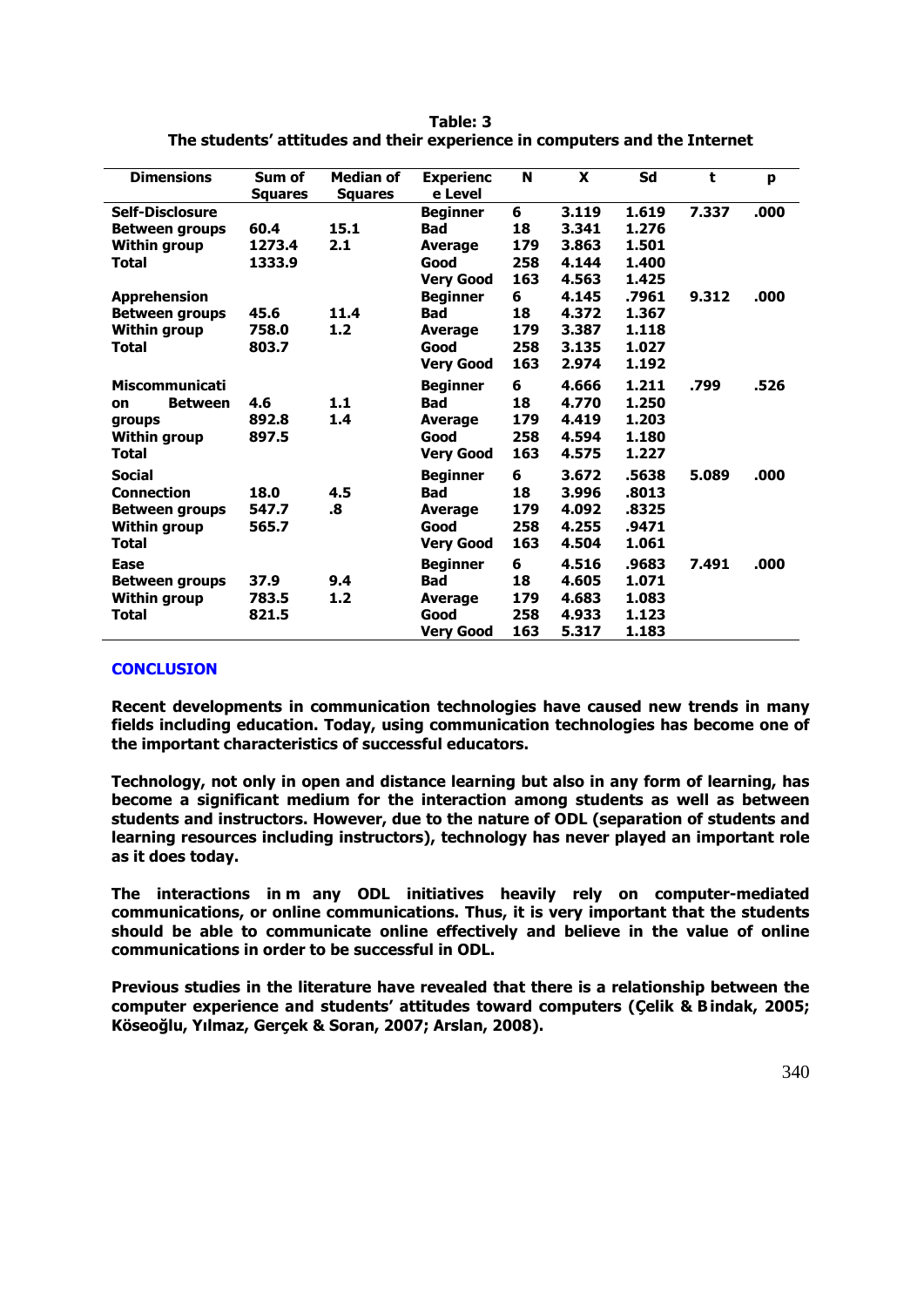**Also, there is a positive relationship between attitudes toward computers and attitudes toward using technology (Teo, 2008). Moreover, there is a growing interest in communication behaviors of the students in ODL. Especially more studies on determining the students' characteristics influencing on their attitudes, competencies and use of online communication tools can be observed in the literature. However, in Turkey there are a limited number of studies concentrated on online communication in ODL.** 

**This survey study was conducted to identify the freshmen (first year) students' attitudes toward online communication in ODL and to examine whether two major characteristics of the students (gender and computer experience) have any influence on their attitudes. In the study, Ledbetter (2009)'s Online Communication Attitudes scale was used to collect data. The scale consists of five dimensions labeled as 'self-disclosure', 'apprehension', 'miscommunication', 'social connection' and 'ease'. According to the results of the study, the items with students' highest average points are 'When I fail to connect to the Internet, this totally changes my social life' and 'Online communication is an important part of my social life'. On the other hand, items with the lowest average points are 'I feel nervous and tense while communicating in an online environment' and 'I find myself unskillful at online communication'. At this point, it can be seen that students believe in their skills in online communication in ODL and their apprehension levels are low in this context. Also, in the study, it was revealed that students' competencies and apprehension are important determinants on their perceiving and using computers as communication tools. Likewise, there is a negative relationship between students' computer apprehension levels and their attitudes toward computers.** 

**In terms of gender, a significant difference in 'miscommunication', 'social connection' and 'ease' dimensions of online communication is observed. According to these results, female students view online environments as open to communication errors. When the average points of the 'apprehension' dimension are analyzed, it can be identified that the female students are more apprehensive about communicating in online environments compared to the males. This might be one of the reasons for the female students' viewing online environments as open to communication errors. Some studies in the literature about online communication indicate that female students are less confident in their efficiency and skills of using computers.** 

**Moreover, studies in different countries about social gender differences in adopting communication and information technologies reveal that expectations about performance affect males' adoption behaviors more than they do those of females'. They also indicate that there is a positive relationship between students' conpetence in using computers and their attitudes (Dambrot et al, 1985, Marcoulides, 1988). Similarly, these studies indicate that female students like using computers and communicating in online environments less than males do ( Sanders and Stone, 1986; Reinen and Plomp, 1997; Hakkarainen, 2000).** 

**Although results indicate that the female students have higher apprehension levels than the males and that the females think of higher likelihood of communication errors' occurrence in online environments, their average points in the dimensions of 'social connection' and 'ease' are a bit higher than the male.** 

**This shows us that the female students use online communication as an effective tool while communicating with others.**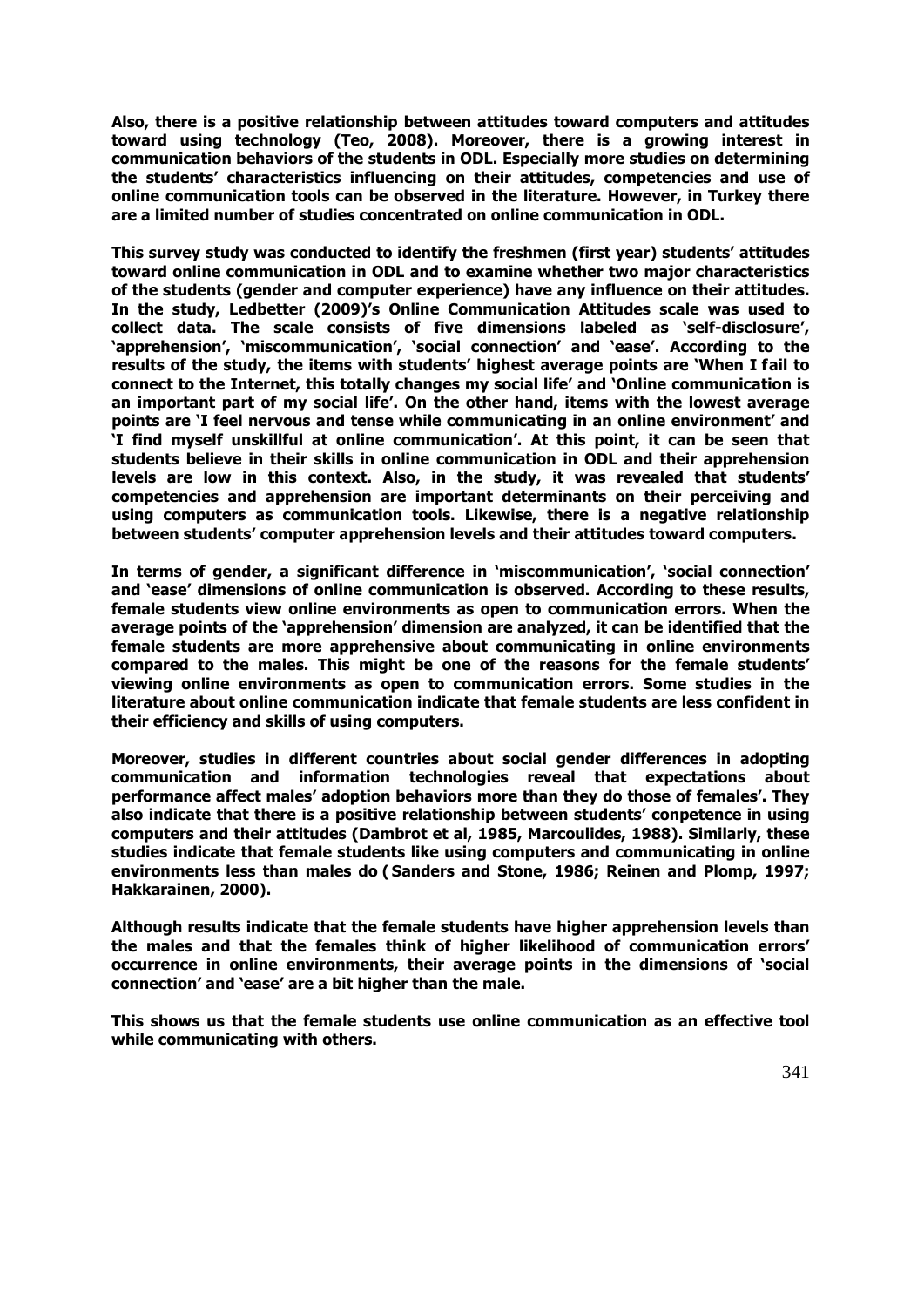**As they generally have positive attitudes toward communication in this environment, online communication is thought by students to be not only an important part of their social lives but also a technology facilitating their lives.** 

**When the findings of the study are analyzed in terms of students' computer experiences, the results seem to be in parallel with the literature. There have been numerous studies about the factors determining students' developing positive attitudes toward online communication. In many of these studies, computer experiences were found to be one of the most important variables (Burkes, 1991; Bongartz, 1988; Sultana, 1990). In the research, it was observed that students have positive attitudes toward expressing themselves comfortably in online environments and viewing these environments as a part of their social lives. Besides, students view online communication as a technology facilitating their lives as it provides them with the opportunity to communicate whenever and wherever they want.** 

# **BIODATA and CONTACT ADDRESSES of the AUTHOR**



**Irem ERDEM AYDIN, Ph.D., completed her doctoral degree in Communication Sciences Program of Anadolu University after earing her masters' degree on distance education. Dr. ERDEM-AYDIN has been working as an instructional designer in Open Education Faculty of Anadolu University for more than ten years, responsible for design and production of textbooks for distance learners. She is also serving as the Vice Director of the Distance Education Department and the Assistant-Coordinator of the Instructional Design Team in Open** 

**Education Faculty. Her research interests mainly focus on the communication processes in open and distance learning. She has been investigating the communication variables such as interpersonal communication, communication apprehension, cultural differences, and presence in ODL.**

**Irem ERDEM AYDIN, Ph.D Anadolu University Open Education Faculty, ETV Building 26470, Eskisehir TURKEY Phone: +90-335-0580 ext:2377 Email: [ieaydin@anadolu.edu.tr](mailto:ieaydin@anadolu.edu.tr)**

## **REFERENCES**

**Altun, A., Gürcan, Z., & Yıldırım, U. N. (2004). İlköğretim öğrencilerinin bilgisayar dersine ilişkin algıları [Primary school students perceptions regarding computer literacy course]. Paper presented at IV.Uluslararası Eğitim Teknolojileri Sempozyumu, Sakarya University.**

**Altun, T., Yigit, N., & Alev, N. (2007). İlköğretim fen bilgisi öğretmen adaylarının bilgisayar destekli fen öğretimine karşı tutumları [Attitudes of the primary school science teachers toward computer-based science education]. Paper presented at 1. Ulusal İlköğretim Kongresi, 15 – 17 Kasım, Hacettepe Üniversitesi, Ankara.**

**Arslan, A. (2006). Bilgisayar destekli eğitim yapmaya ilişkin tutum ölçeği [Computerbased education attitude scale].** Yüzüncü Yıl Üniversitesi Eğitim Fakültesi Dergisi, 3**(2), 24-33.**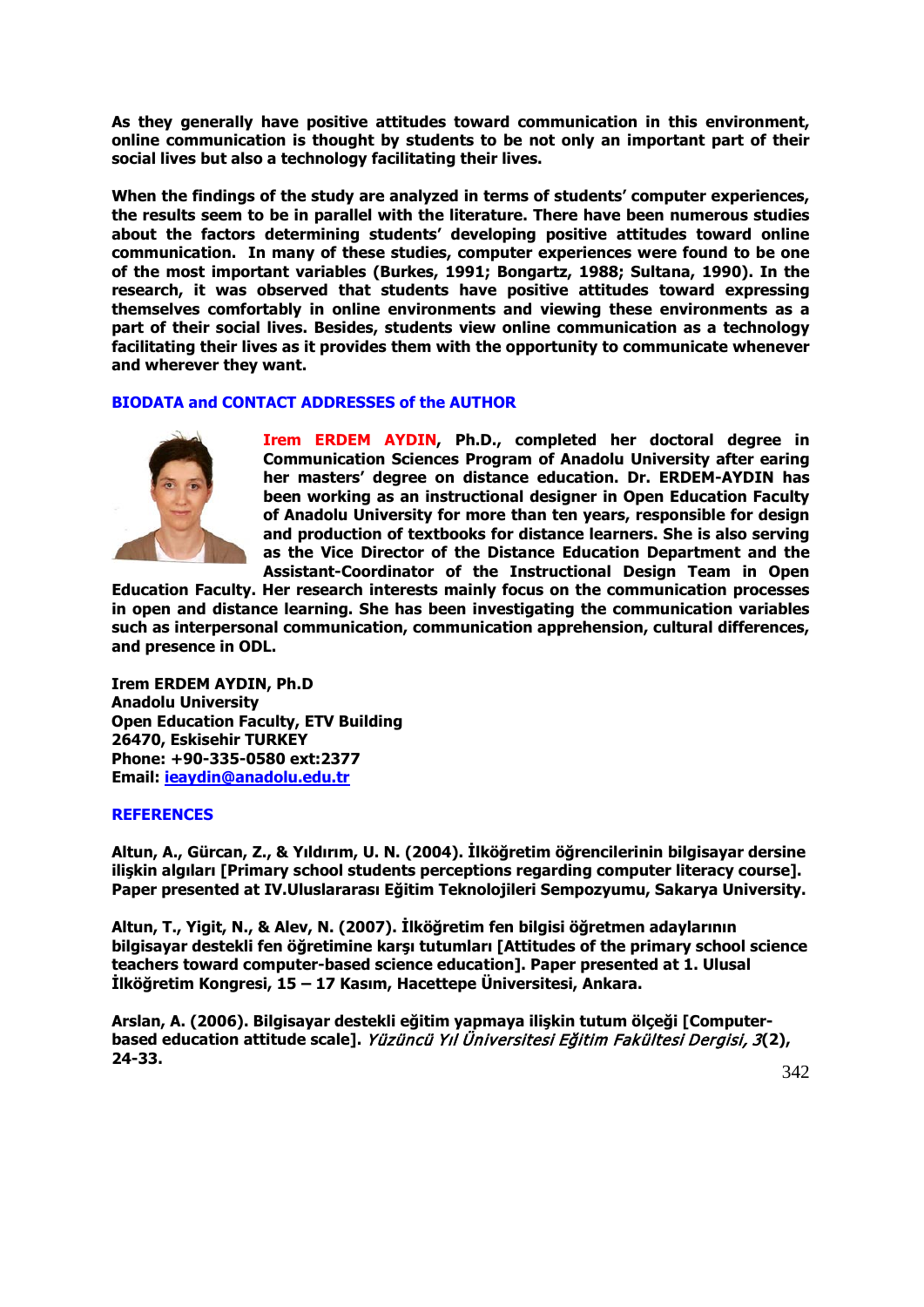**Askar, P., Yavuz, H., & Köksal, M. (1992) Students' perceptions of computer assisted instruction environment and their attitudes towards computer assisted learning,**  Educational Research, 34**(2), 133-139.**

**Bates, R., & Khasawneh, S. (2007). Self-efficacy and college students' perceptions and use of online learning systems.** Computers in Human Behavior, 23**, 175-191.**

**Bebetsos, E., & Antoniou, P. (2008). University students' differences on attitudes towards computer use: Comparison with students' attitudes towards physical activity.** Interactive Educational Multimedia, 17**, 20-28. Retrieved February 3, 2009 from [http://greav.ub.edu/iem/index.php?journal=iem&page=article&op=view&path\[\]=130&](http://greav.ub.edu/iem/index.php?journal=iem&page=article&op=view&path%5b%5d=130&path%5b%5d=198) [path\[\]=198](http://greav.ub.edu/iem/index.php?journal=iem&page=article&op=view&path%5b%5d=130&path%5b%5d=198)**

**Beckers, J., & Schmidt, H. (2001). The structure of computer anxiety: a six factor model.**  Computers in Human Behavior, 17**(1), 35–49.**

**Brown, S., Fuller, R. M., & Vician, C. (2002). Who is afraid of virtual world? The role of anxiety in computer–mediated communication use and satisfaction.** Journal of The Association for Information System, 5**(2), 81-109.**

**Busch. T. (1995). Gender differences in self-efficacy and attitude towards computers.**  Journal of Educational Computing Research. 12**(2), 147-158.**

**Burnett, P.C. (1984). Measuring behavioral indicators of self-esteem in the classroom.**  Journal of Humanistic Education & Development, 37**, 107-114.**

**Büyükoztürk, S., Çakmak, E. K., Akgün O. E., Karadeniz, S., & Demirel, F. (2009).** Bilimsel araştırma yöntemleri [Scientific research methods]. **Ankara: Pegem Akademi**

**Campbell, S. W., & Neer, M. R. (2001). The relationship of communication apprehension and interaction involvement to perception of computer-mediated communication.**  Communication Research Reports, 4**, 391-398.**

**Caplan, S. E (2002). Problematic Internet use and psychosocial well-being: Development of a theory based cognitive-behavioral measurement instrument.** Computers in Human Behavior, 18**, 553-575.** 

**Chua, S.L., Chen, D., & Wong, A. F. L (1999). Computer anxiety and its correlates: A meta-analysis.** Computers in Human Behavior, 15**, 609-623.**

**Çelik, H. C., & Ceylan, H. (2009). Lise öğrencilerinin matematik ve bilgisayar tutumlarının çeşitli değişkenler açısından karşılaştırılması.** Pamukkale Üniversitesi Eğitim Fakültesi Dergisi, 26**, 92-101.**

**Dambrot, F. H., Watkins-Malek, M. A., Silling, M., Marshall, R., & Garver, J. (1985). Correlates of sex differences in attitudes toward and involvement with computers.**  Journal of Vocational Behavior. 27**(1), 71-86.**

**Darlega J., Valerian, & Allen, C. L. (1977).** Self-disclose**. New York: General Learning Press.**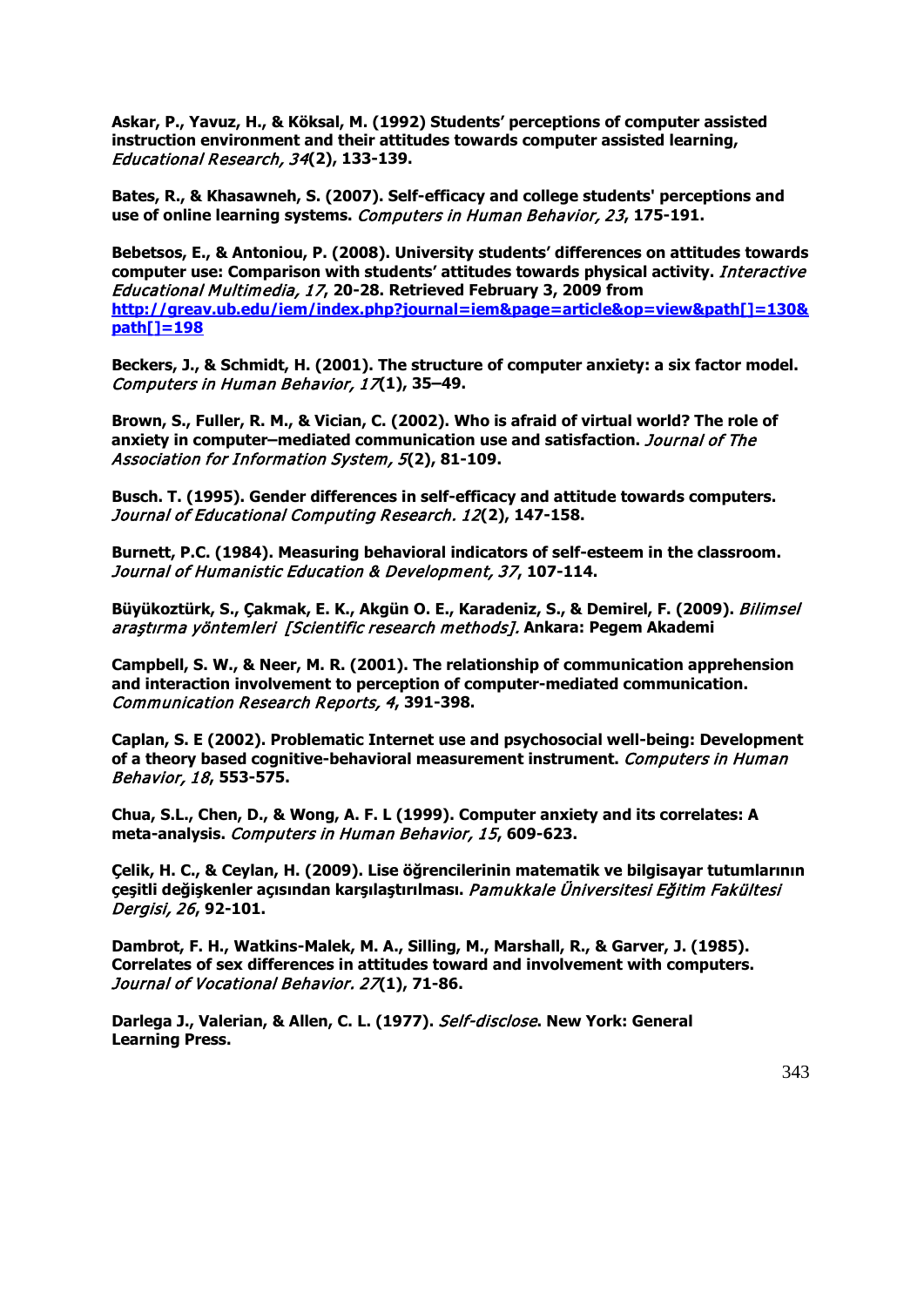**Easton, K., & Damodaran, L. (1981). The needs of the commercial user. In M. J. Coombs & J. L. Atly (Eds.),** Computer skills and the user interface **(pp. 115–139). New York: Academic Press.**

**Fahy, P. J., & Ally, M. (2005). Student learning style and asynchronous computermediated conferencing(CMC) interaction.** The American Journal of Distance Education**, 19(1), 5-22.**

**Fančovičová, J., & Prokop, P. (2008). Students' attitudes toward computer use in Slovakia.** Eurasia Journal of Mathematics, Science & Technology Education, 4**(3), 255- 262.**

**Fulford, C.P., & Zhang, S. (1993). Perception of interaction: The critical predictor in distance education.** The American Journal of Distance Education, 7**(3), 8-21.**

**Gercek, C., Köseoglu, P., Yılmaz, M., & Soran, H .(2006). Öğretmen adaylarının bilgisayar kullanımına yönelik tutumlarının çeşitli değişkenler açısından incelenmesi [Examination of the student teachers' attitudes toward use of computers according to various variables].** H.U. Eğitim Fakültesi Dergisi, 30**, 130- 139.**

**Inceoglu, M (2004).**Tutum algı iletişim [Attitude, perception, communication]. **Ankara: Kesit Tanıtım.** 

**Jonassen, D. H., & Kwon, H. I. (2001). Communication patterns in computer-mediated vs. face-to-face group problem solving.** Educational Technology Research & Development, 49**(10), 35-52.**

**Joinson, A. N., & Paine, C. B. (2007). Self-disclosure, privacy and the Internet. In A. N. Joinson, K. Y. A. Jourard, S.M. (1971)** Self-disclosure: An experimental analysis of the transparent self**. New York: Krieger** 

**Kennewell, S., & Morgan, A. (2003). Student teachers' experiences and attitudes towards**  using interactive whiteboards in the teaching and learning of young children. *Presented* at the IFIP Working Groups 3.5 Conference: Young Children and Learning Technologies**. UWS Parramatta. Retrieved July 16, 2007<http://crpit.com/confpapers/CRPITV34Kennewell1.pdf>**

**Köse, S., & Gezer, K. (2006). Buldan (Denizli) ilçesi lise öğrencilerinin bilgisayara yönelik tutumları.** Paper presented at Buldan Sempozyumu**, 24-26 Kasım. Retreived May 15, 2011 from http://buldanmyo.pamukkale.edu.tr/kitap/2.oturum/4.pdf**

**Kubiatko, M., &Halakova, Z. (2009). Slovak high school students" attitudes to ICT using in biology lesson, Computers in Human Behavior, 25, 743–748**

**Kyriakidou, M., Chrisostomou, C., & Bank, F. (2000). Primary teachers' attitude to the use of ICT: A comparative study between Cyprus and the UK.** Paper presented at the European Conference on Educational Research**. Lahti, Finland.** 

**Liu, Y. (2002). The impacts of frequency and duration of messaging on relational development in computer-mediated communication. In M. A. Fitzgerald, M. Orey, & R. M. Branch (Eds.),** Educational Media and Technology Yearbook 2002, **Vol. 27 (pp. 33-51). Englewood, CO: Libraries Unlimited.**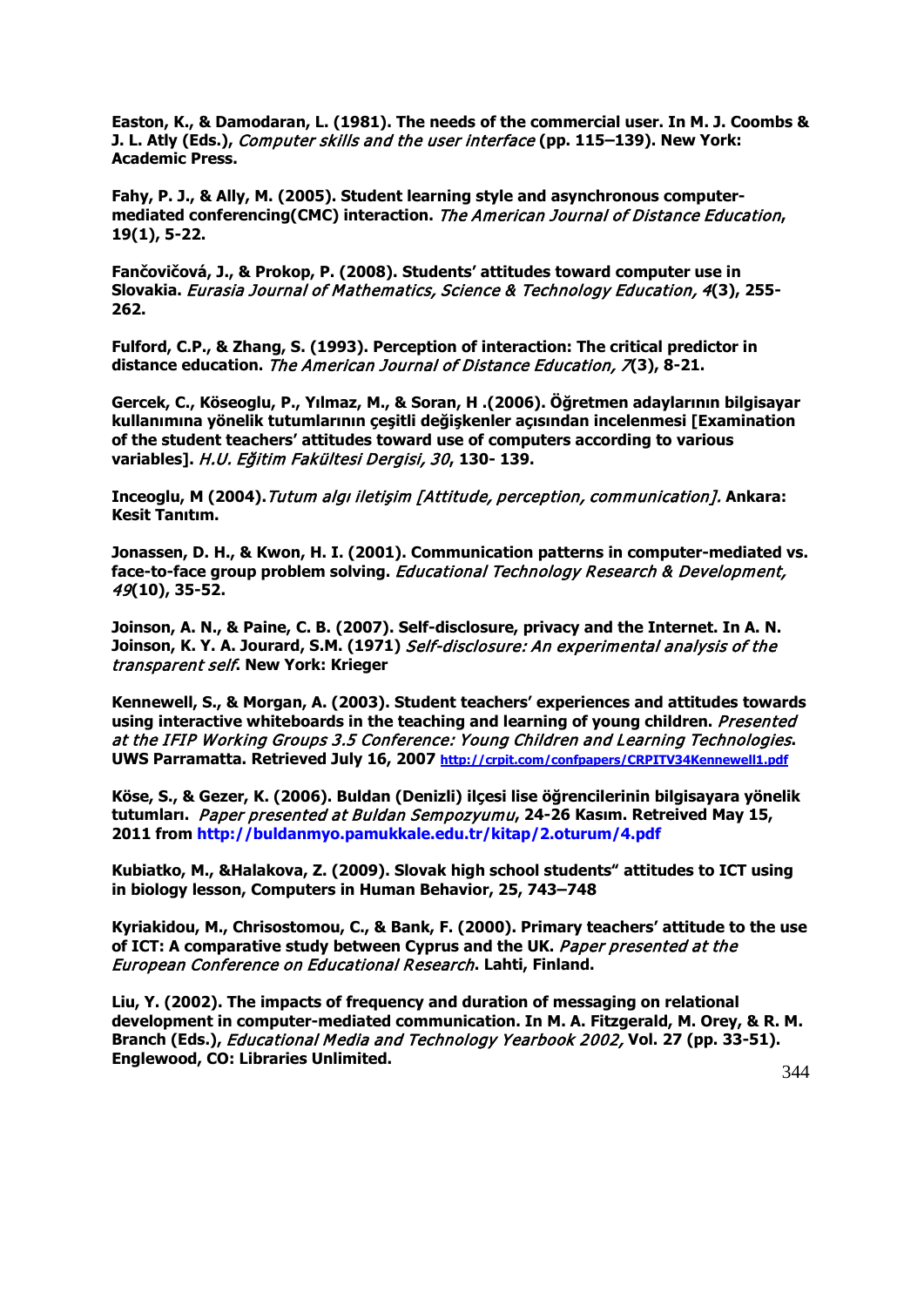**Liu, M., & Reed, W. M. (1992). Teacher education students and computers: Gender, major, prior computer Experience, occurrence and anxiety.** Journal of Research on Computing in Education, 24**(4).**

**Lee, D. (1997). Factors influencing the success of computer skills learning among inservice teachers.** British Journal of Educational Technology, 28**, 139-141.**

**Levine, T., & Donitsa, S. S. (1997). Commitment to learning: Effects of computer experience, confidence and attitudes.** Journal of Educational Computing Research, 16**(1), 83-105.**

**Loyd, B. H., & Gressard, C. (1984). Reliability and factorial validity of computer attitude scales.** Educational and Psychological Measurement, 44**(3), 501-505.**

**Marcoulides, G. A. (1988). The relationship between computer anxiety and computer achievement.** Journal of Educational Computing Research, 4**, 151-158.**

**McCarson, L. R. (2005). Measuring communication apprehension, writing apprehension and group satisfaction levels in face to face and virtual settings.** Annual Review of Undegraduate Research School of Humanities and Social Science, 4**(1), 32.**

**Joinson, A. N., McKenna, K. Y. A., Postmes, T. and Reips, U-R. (2007). Psychology and the Internet: Introduction. In A. N Joinson, K. Y. A. McKenna, T. Postmes & U-D. Reips (Eds).** Oxford Handbook of Internet Psychology **(pp. 1-6). Oxford University Press.** 

**Meyer, I. (2002).** Computer w ords**. Macmillan English Dictionary.**

**M. R. Balogun (2011). Student-teachers' competence and attitudes toward information and communication technology: A case study in a Nigerian University.** Contemporary Educational Technology, 2**(1), 18-36.**

**Necessary, J. R., & Parish, T. S. (1996). The relationship between computer usage and computer-related attitudes and behaviors.** Education, 116**(3), 384-387.**

**Offir, B., Bezalel, R., & Barth, I. (2007). Introverts, extroverts, and achievement in a distance learning environment.** American Journal of Distance Education, 21**(1), 3-19.**

**Omar, M. (1992). Attitudes of college students towards computers: A comparative study in the United States and the Middle East.** Computers in Human Behavior, 8**, 249–257.**

**Roussos, P. (2007). The Greek computer attitudes scale: construction and assessment of psychometric properties.** Computers in Human Behavior, 23**, 578–590.**

**Saparniene, D., Merkys, G., & Saparnis, G. (2005). Students' attitudes toward computer: Statistical types and their relationship with computer literacy.** Paper presented at the European Conference on Educational Research**, University College, Dublin, Ireland, September 7-10, 2005.** 

**Scott, C. R., &Rockwell, S. C. (1997). The effect of communication, writing and technology apprehension on likelihood to use new communication technologies.**  Communication Education, 46**, 44-62.**